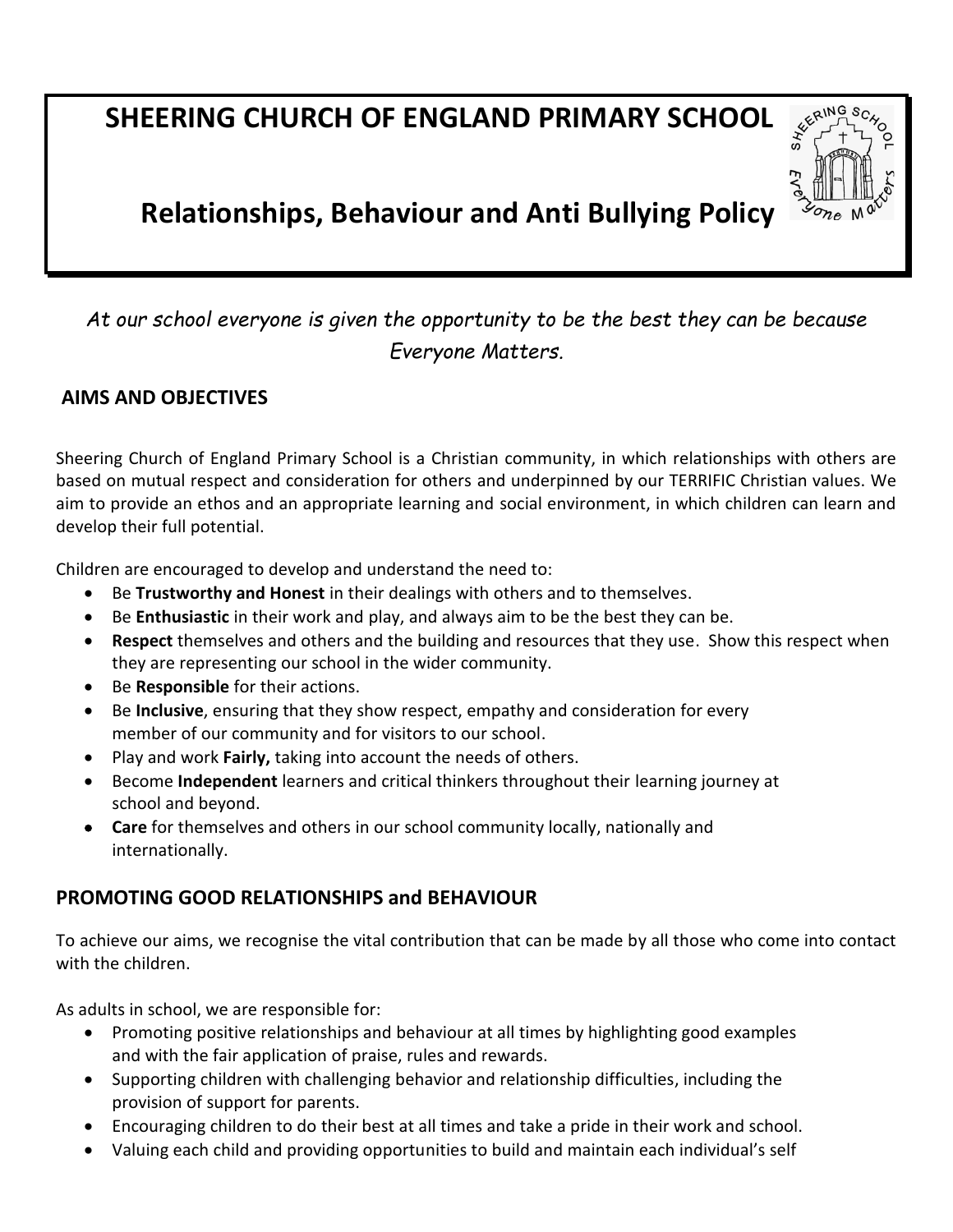esteem.

- Using Collective Worship and assemblies to promote the values and aims of the school and to celebrate individual and school achievements and successes.
- Involving children in the local community.
- Setting a good example at all times and promoting a calm, Christian ethos.
- Giving children ownership and an increased sense of purpose in their work, through increasing choice, constructive criticism, sensitive marking and discussion of work.
- Involving children in setting and maintaining school rules through our established School Council.

All classes have rules to establish a safe and orderly working environment. Circle Times are held in each class to help children explore feelings, discuss issues and enhance their self-esteem.

Older pupils act as Play Leaders at lunchtimes to ensure that our lunchtimes are happy and secure times.

Friendship Week is held in the Autumn term to encourage our pupils to value their relationships within the school and wider community and to develop the values that will enable them to be the best they can be.

All of our work in school is supported and underpinned by the SEAL programme (Social and Emotional Aspects of Learning)

## **RIGHTS, RULES and RESPONSIBILITIES**

Every member of our school community has the right to feel safe, to learn and to be respected. Our rules are based on these rights.

It is the responsibility of every member of our school community to ensure that the rules are discussed, agreed upon and displayed in a positive way.

They will be owned by all adults and the children, fair, and certain.

Rights are never enjoyed automatically. For these rights to work everyone must take on the responsibility of abiding by the school rules.

In order for everyone to follow the rules they must understand them and what the consequences will be if they break them. Rules will cover behaviour in the school building, playground and wider community.

The children write the school rules themselves with our youngest children being supported in their teams by the older children. The rules are discussed with all adults and agreed. Every member of the school community signs the rules to show that they agree with them. The rules are displayed around the school building.

### **POSITIVE RECOGNITION and REWARDS FOR GOOD BEHAVIOUR**

In order to develop respect for others and responsibility for their actions, it is essential that positive behaviour is recognised both discretely and publicly. Often a quiet word during a lesson, in the lunch hall or on the playground, will reassure a child that they are behaving in the right way. However, we recognise that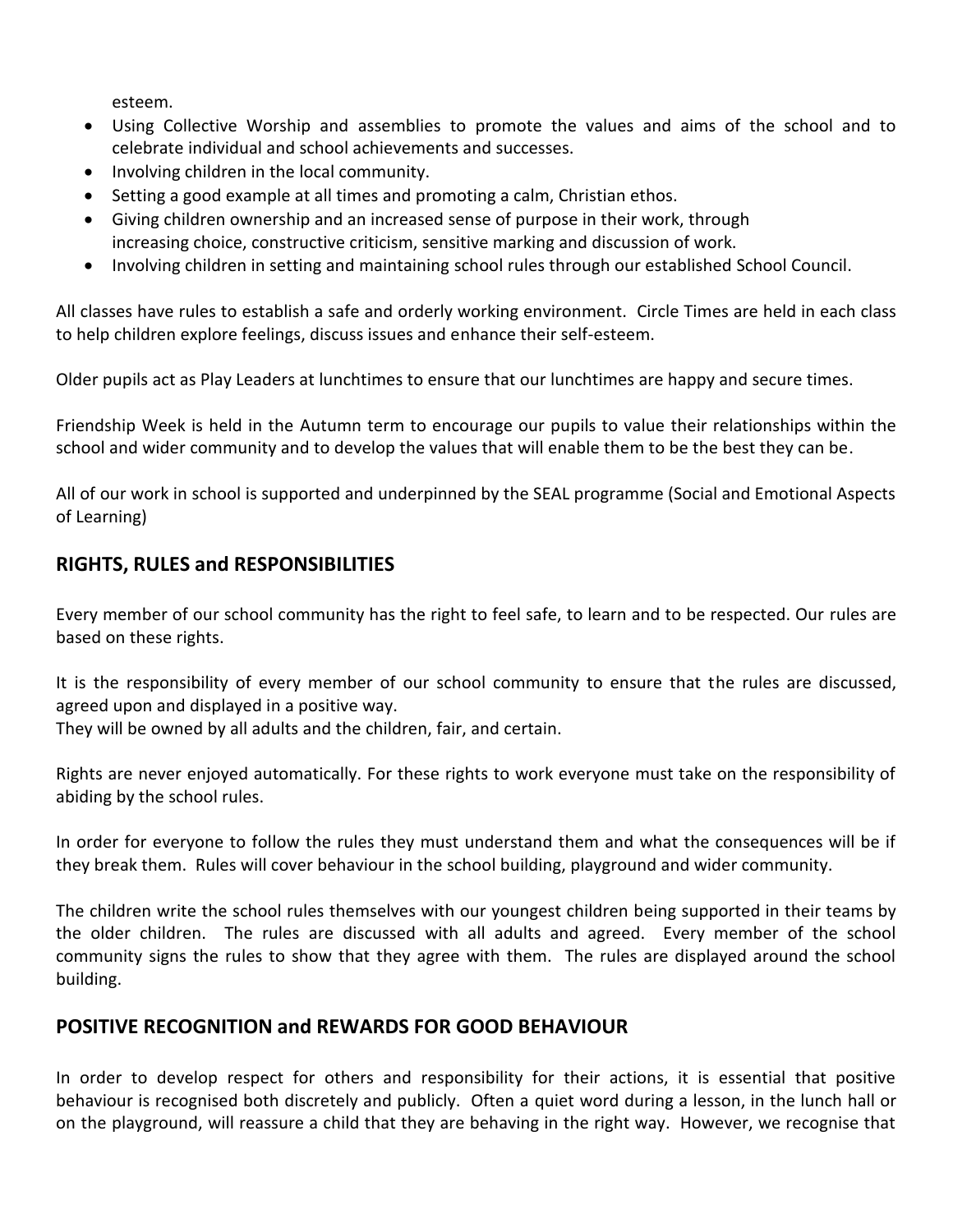children benefit from having their good behaviour celebrated with the whole school community and to that end we have a reward system that adults and children value. This includes

- Team points
- Golden Time
- A mention in the Happy Book which is read out in our Celebration Worship
- A mention in the Roll of Honour which is read out in our Celebration Worship and communicated to parents through the weekly newsletter
- Notes home to parents
- The Golden Table which recognises lunchtime behaviour
- Extra playtime
- Headteacher's Star of the Week
- Green cards are awarded by the MDAs at lunchtimes for children who are following the 5 rules.

In addition each class may have a reward system that is managed by Class teachers.

## **CORRECTING INAPPROPRIATE BEHAVIOUR**

While our emphasis is on the encouragement and rewarding of good behaviour, there may be occasions when we must deal with inappropriate behaviour.

We use a system of yellow and red cards to help children recognize when their behavior has been inappropriate and to allow them to improve. The School Council and Playleaders devised a list of occasions when a yellow and red card would be given and decided upon the consequences of receiving a card.

A yellow card is given for the following:

- ❖ pushing and shoving another child
- ❖ showing disrespect to an adult
- ❖ teasing or taunting another child
- ❖ playing in an out of bounds area
- ❖ disrupting learning
- ❖ showing a lack of respect to an adult
- ❖ showing a lack of respect to the property of others or the school
- ❖ ignoring the end of playtime cards

A red card is given for the following:

- ❖ bullying
- ❖ racial comments
- ❖ hurting another child intentionally
- ❖ swearing
- ❖ shouting at an adult

Children always receive at least one warning before a card is issued. The age of the child is taken into account and all adults use their discretion.

A yellow card remains on a child's record for a week and is then destroyed. The following week starts with a clean sheet. Two yellow cards in one week become a red card. The first red card in a term results in missed play and lunchtime for a day. The second red card in a term results in two missed lunchtimes. Further red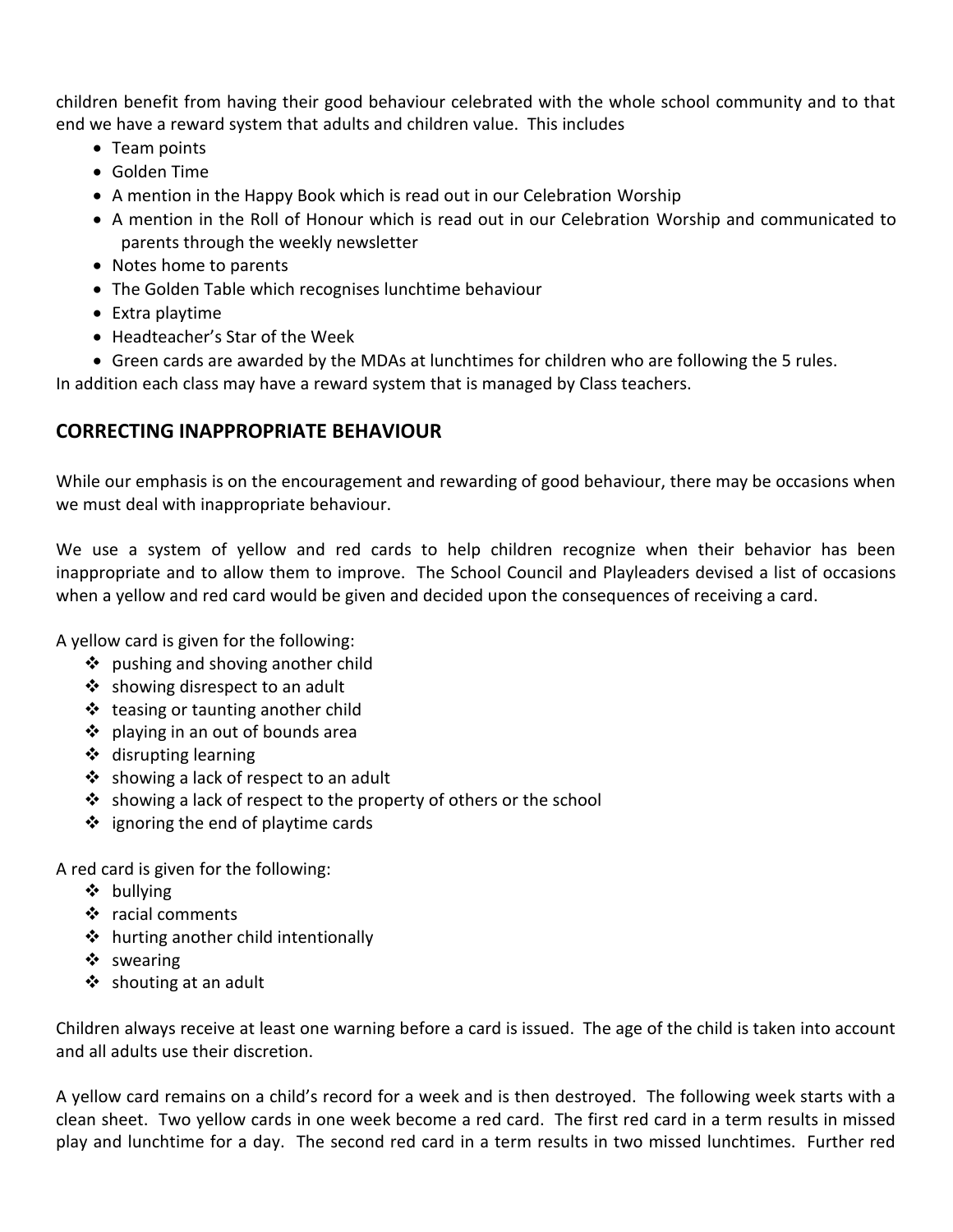cards are referred to the Headteacher who will consider exclusions. At the end of each term red cards are destroyed but will still be considered should a child continue to show no improvement in their behaviour. Parents are notified as soon as a red card is issued so that we can work in partnership to improve the situation. When a child continues to break the agreed rules and is repeatedly receiving red or yellow cards an individual behaviour programme will be discussed.

#### **BEHAVIOUR PROGRAMMES**

Some children need extra help to be taught to make the right choices and to learn how to behave appropriately in school.

This usually takes the form of agreed targets in class with appropriate rewards that are earned in the short term and are visual so that the child can be encouraged to improve. It is essential in this process that the teacher, child and parent work together to support and reinforce the attempt to change behavior. We also use group programmes which currently include a Friendship Group programme and Smart Thinking. Both of these are delivered if the need arises.

There are times when we need to draw on the professional advice of other agencies to help us set targets and develop strategies for children with behavioural difficulties. This is always done after consent is given from parents. We use the expertise available from the Team Around the School and Behaviour and Attendance Partnership at the Harlow Education Consortium and the Essex County Council Behaviour Support team. Children requiring support from outside agencies will usually be placed on our Special Needs Register. We will work in close partnership with parents and monitor the effect strategies are having on behaviour and academic progress.

### **OUR ANTI-BULLYING POLICY**

This school will not tolerate bullying in any form.

"Research suggests that bullying not only causes considerable suffering to individual pupils but also has a damaging effect on the school atmosphere" ( Elton 1989)

The dictionary defines "bully" as "a person who uses strength or power to coerce others by fear."

It must include any behaviour which denies others' respect, feeling of safety and right to learn.

Every incident of bullying will be followed up in our school and the victim will feel supported. In this way hopefully the likelihood of a recurrence is reduced. We will provide opportunities for victims of bullying to tell adults confidentially and in a sensitive way.

We will never, 'bully the bully' as this will only give credibility to their behaviour. We will always contact parents and put strategies in place to change bullying behaviour.

All members of staff will be aware of our behaviour policy, including that of bullying, and will follow the school procedure.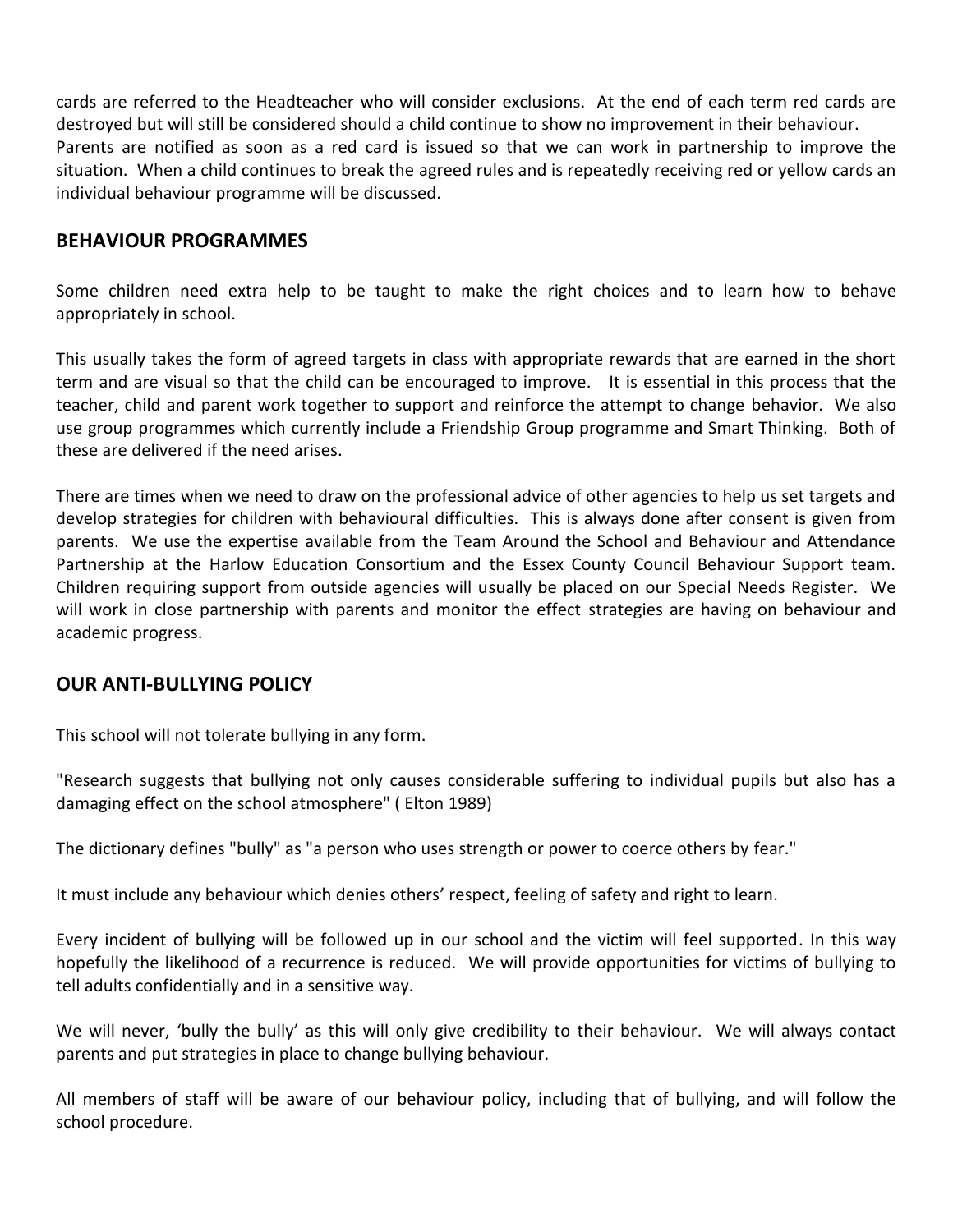- We will always listen to and follow up any complaint by a child.
- We will always listen to "the other side of the story" and not judge until we are confident that we understand the whole situation.
- If a pattern of bullying is emerging we will keep a record of it and inform other members or staff to do the same. We will contact parents at the earliest opportunity to seek their support.
- If the bullying persists we will involve the child in a behaviour programme to try to break the habit of the bullying.
- We will encourage peer disapproval.
- We will encourage the victim to stay calm and not to lose their temper or retaliate.
- We will encourage the children to shrug off or ignore casual taunts and walk away.
- We will always reassure and comfort the victim and provide them with a trusted adult to give confidential support.

## **WORKING WITH PARENTS**

When a child demonstrates persistent and ongoing problems we will involve the parents at the earliest possible time, aiming to work closely together for consistent boundaries and behaviour management of the child.

It is vital that the child perceives that the parents and school are working together and that the parents are backing the school.

Frankness and honesty between parents and school are vital for helping the child. Parents must respect the school for their experience, knowledge and professionalism; the school must respect the parents for their knowledge of the child. To this end we encourage parents to keep us informed about any unusual behaviour at home or any concerns that they may have about their child in school.

## **EXCLUSIONS**

It is with regret that ongoing and sometimes one off seriously bad behaviour will sometimes be met with temporary/permanent exclusion in line with Local Authority/DFE procedures.

For ongoing/unimproved bad/disruptive behaviour there is an incremental **cumulative** system of exclusions possibly leading to permanent exclusion. This is as follows:

1 Day  $\longrightarrow$  1 Day  $\longrightarrow$  3 Days  $\longrightarrow$  3 Days  $\longrightarrow$  5 Days  $\longrightarrow$  5 Days Permanent Exclusion 4 15 Days 4 10 Days

We will always try to inform parents that their child is 'at risk' of exclusion. However, this may not always be possible if the behaviour is such that immediate exclusion is necessary.

#### **Unacceptable behaviours that might lead to an exclusion include:**

(Taken from DFE lists)

- $\triangleright$  Persistent disruption to learning
- ➢ Physical Violence
- $\triangleright$  Threats of violence